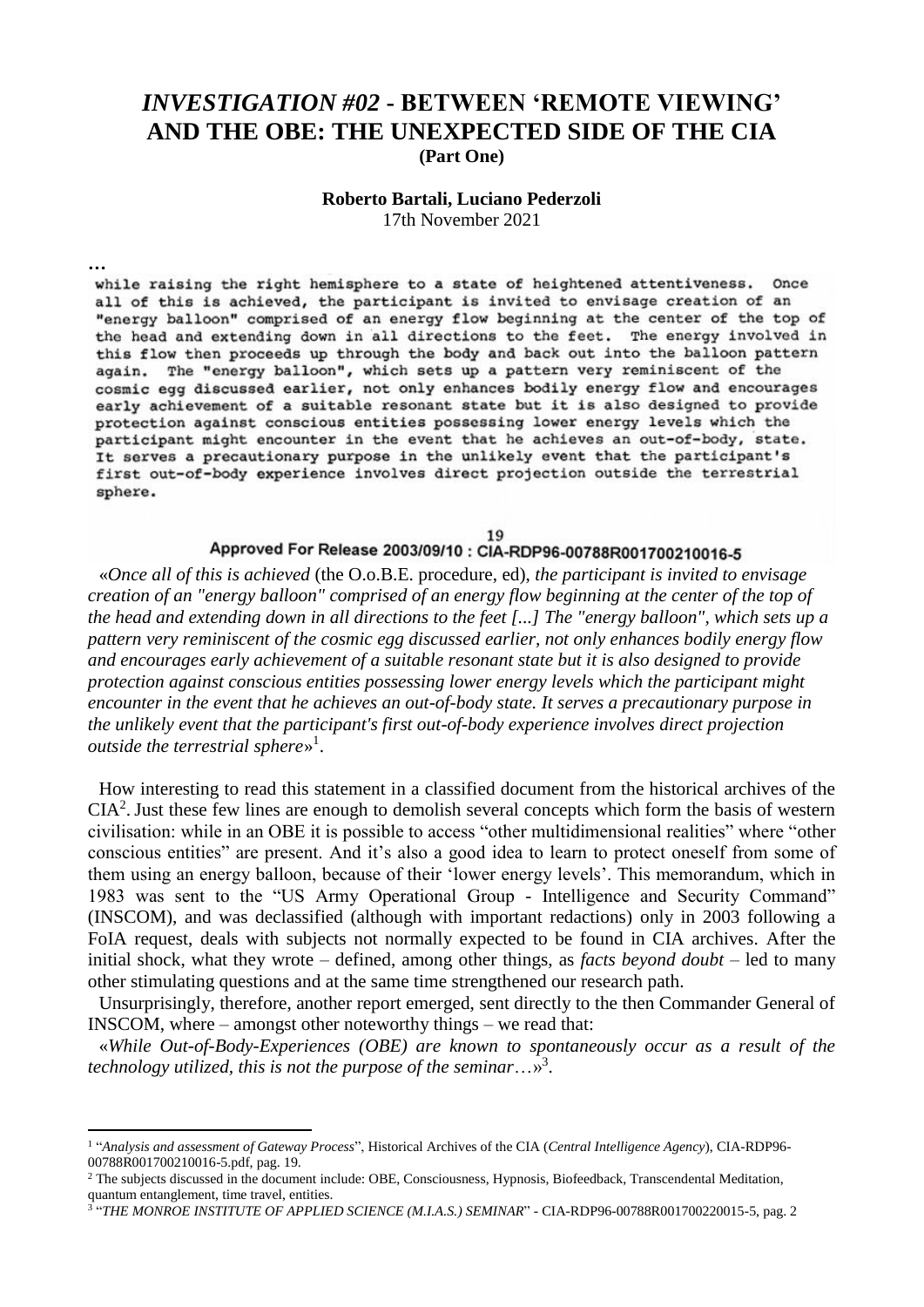We thus know that by means of a purposefully created technology, out of body experiences *take place*. The work of analysing and comparing the results from 5 subjects in an OBE state in EvanLab – which forms the centre of our work – stems from the path we chose to take at the beginning: since this material comes from, shall we say innovative, sources, and altogether difficult to verify, the same fundamentals of research are carefully observed, and in this way our work goes beyond the usual modus operandi of the traditional researcher. This applies to both the papers from the USA archives, as well as what has emerged during OBEs under hypnosis<sup>4</sup>, which we have called HypnOBE. From the channelled information we take what is compelling, innovative, and noteworthy, which can add to the advancement of the subject and the most accurate definition of it, irrespective of judgements of worth.

The provenance of the messages (sometimes quite long and articulate) is of little importance, whether from the mind or subconscious of the channeller (or medium), or a conscious manifestation of contact with the 'Morphogenetic Field', or telepathic contact (perhaps interdimensional) with another subject or with him/herself in another timeline, or interference from a more advanced MK-Ultra project, or actual musings from some entity in the astral plane – either a lower level one (maybe a parasite) or much above us.

Of interest to us, and what we focus on, is the 'good' that comes from the interactions – many hours of conversations during Out of Body Experiences obtained through induced hypnosis – from those who present themselves as *channelled entities,* especially when the same message is heard from different subjects from widely varying backgrounds, educational levels, and personal interests (often very different to what they report), and who live in different places.

In a nutshell, the importance of the message – as innovative, surprising, or incredible it may be – increases if it is repeated/confirmed by multiple sources, and comparing what emerges from individual entities will be one of the aims of this work.

After successfully deactivating the protective function of the brain's left hemisphere (where the mind's autocognitive, verbal, and linear reasoning reside) by means of a well-proven method, what emerges is the fruit of something. If this 'something' says interesting things, and these are confirmed by other 'somethings', we take note, otherwise they are discarded.

There are, of course, various problems associated with, primarily (again), the subject who serves as the 'channeller', the means through which the message is received: especially his/her educational level, but also the physical/energy level in the moment the OBE sessions occur, and also, it seems, the level of physical and 'subtle' interferences upon the channeller.

"*Between the Absolute and the 'material' universe in which we experience our physical existence are various intervening dimensions to which human consciousness in altered states of being may gain access"* 5 .

The report forwarded to the head of the military secret services of the world's superpower continues to offer excellent food for thought. But one thing that stands out is the difficulty – for those who find themselves in other realities – in dealing with subject matters which are distinctly connected with our *materiality*; basically, the problem with getting precise answers about the world in which we live involves an already established fact which is correctly defined as follows:

«…*it becomes possible to "see" how human consciousness brought to a sufficiently altered (focused) state could obtain information concerning the past, present and future since they all exist in the universal hologram simultaneously*» 6 .

**.** 

<sup>&</sup>lt;sup>4</sup> It is almost needless to point out that some wariness is called for when viewing documents from Intelligence agencies, and especially from the Cold War period, given that there may have been devious activity. In this case too, we looked at what is available, bearing in mind that often they were declassified after only 20 years (and we may ask why), while redacting the more sensitive parts, when – obviously for security reasons – the agencies do not produce conventional documents nor do they follow the usual protocols regarding more sensitive matters.

<sup>5</sup> "*Analysis and assessment of Gateway Process*", 1983, CIA-RDP96-00788R001700210016-5, pag. 11.

<sup>6</sup> The contents of a document of an analysis of the *Gateway Process* by US Army Lt. Col. Wayne M. McDonnell, with support from models developed by biomedical engineer Itzhak Bentov, is confirmed by the latest theories of quantum physics, especially from the works of David Bohm onwards. Bob Monroe (founder of the MONROE INSTITUTE OF APPLIED SCIENCE) defined Gateway as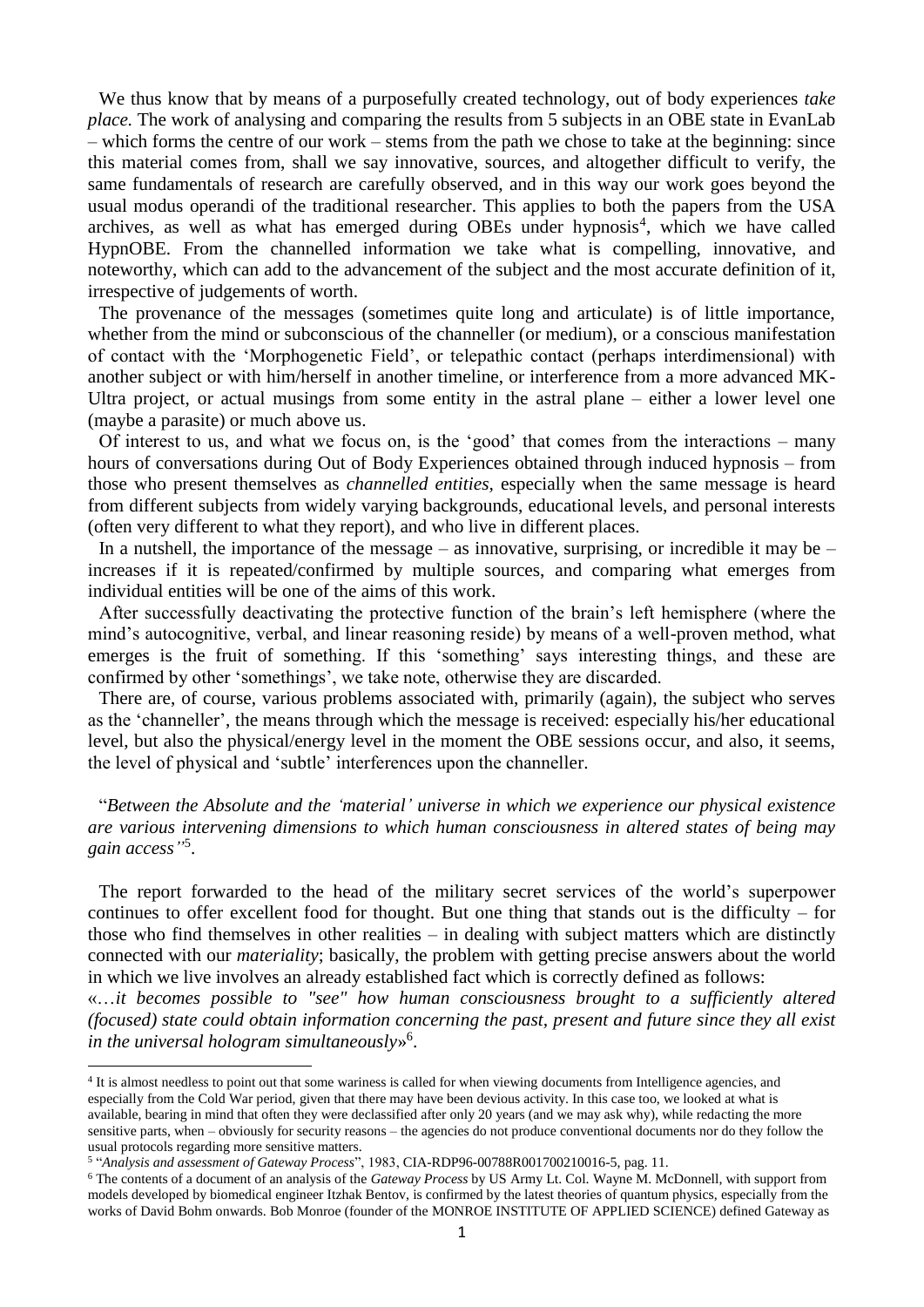The distinction therein is that a single instant is (or can be) co-present in infinite dimensional realities and infinite energy levels. For those observing this peculiarity from the outside it seems not so easy to find and describe the exact point of interest to us. From this point, as we understand from the current state of research, there arise differences in the descriptions given at different times and from different messages.

Another statement from the quoted report released by the CIA in 2003 which we consider important to point out as being worthy of consideration:

«*Having ascertained that human consciousness is able to separate from physical reality and interact with other intelligences in other dimensions within the universe, and that it is both eternal and destined for ultimate return to the Absolute…*» 7 .

Since it is confirmed that Consciousness – eternal and destined to return to the 'Absolute' – *is able to separate from the physical body,* make contact with and interact with *other intelligences* present in *other dimensions,* we can relax and maintain that what we study is certainly not pulled out of the air or a result of sunstroke.

What is the "Gateway Experience" from the Monroe Institute<sup>8</sup>? We can read about it in a second memorandum sent in 1983 for the attention of General Albert Stubblebine:

«*This experience is intended to expand man's consciousness and broaden his perception of reality. This is accomplished through a patented technology which synchronizes right/left brain interaction and produces peak amplitude within the optimum brain wave activity areas. This allows thought, while in higher order brain wave states, conducive to original thought and/or holistic idea formulation*» 9 .

Once again it's hard to believe that this is from declassified pages from the CIA archives.

But let's go back a little and ask a simpler question: why ever were the American intelligence services interested in this subject? According to the declassified documents, which of course are only a small part of what actually exists (and probably also the least interesting), the purpose was exclusively a military one.

The "Stargate Project" was the biggest funded program in the history of parapsychology research in the Intelligence field. Its related sub-projects were the CIA's "Scanate", also "Gondola Wish", from which came project "Grill Flame", and from 1984 there was the DIA's and INSCOM's "INSCOM Center Lane Project (ICLP)". From the ashes of the latter came the "Sun Streak" program (briefly "Dragoon Absorb"). The Stargate Project was a type of umbrella for all the  $others<sup>10</sup>$ .

At the height of the cold war (1970), amidst the increasing Soviet threat, a very well written book called "*Psychic discoveries behind The Iron Curtain"* written by Sheila Ostrander and Lynn Schroeder attracted the attention of American Intelligence. On closer inspection, it was more of a bombshell dropped on the intelligence world rather than just another book, such that some suspected that the reality was the opposite (were the intelligence services of the USA themselves the source for the book?), a subject which deserves special attention in another work.

Truth be told, from an historical perspective the use of 'psychic spies', especially in times of war, was not a novelty, and the activities of the British secret services during WW2 is witnessed, amongst others, by the story of Ernest Montgomery, a psychic-spy originally from Jamaica and also

1

<sup>&</sup>quot;*A voyage of self-discovery through the gateway of expanded awareness".* The *Mark V program* was the next step forward of the original Gateway experience.

<sup>7</sup> "*Analysis and assessment of Gateway Process*", 1983, pag. 18.

<sup>&</sup>lt;sup>8</sup> The Monroe Institute (MIAS in the CIA documents), in Virginia USA, was founded in the early 1970s by Robert Monroe as a research and educational organization dedicated to exploration and development of human consciousness. The Institute is known world-wide as a pioneer in experimentation of various states of expanded consciousness with the help of an audio technology that synchronizes the brain's two hemispheres.

<sup>9</sup> "*MEMORANDUM FOR MG STUBBLEBINE*", CIA-RDP96-00788R001700220015-5. pag. 1.

<sup>&</sup>lt;sup>10</sup> The Stargate Project was closed (at least officially) in 1995. The project received a total of \$20mil in funding over a period of more than 20 years  $(1972 - 1995)$ .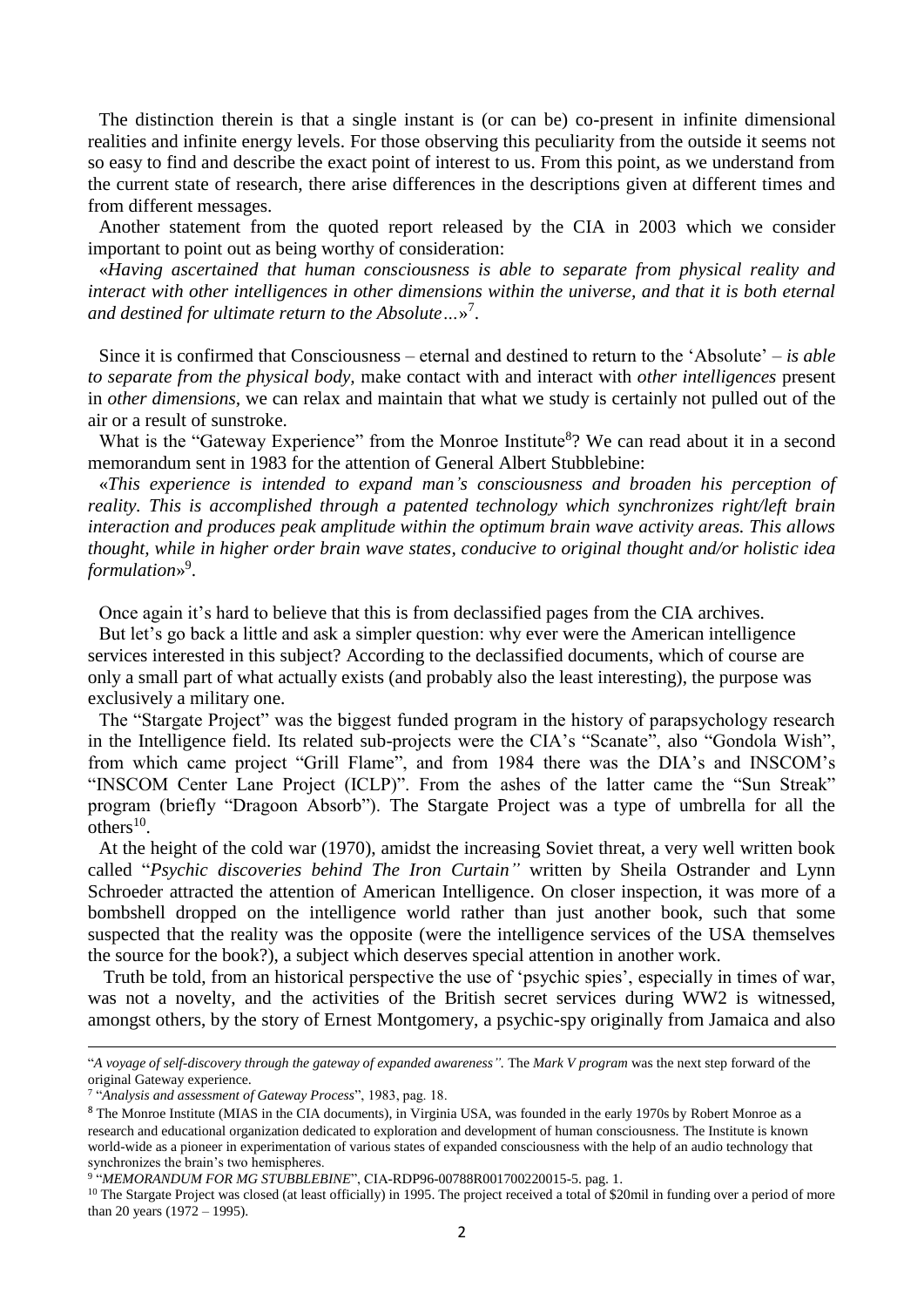'activated' at the time of the Normandy landing together with other more well-known agents, such as Sybil Leek and the author Ian Fleming. Especially curious is that Montgomery himself talks about having encountered other spies like him in action in the 'astral' plane, some as enemies such as the Germans<sup>11</sup>. Whatever the truth may be, the important thing is the effect of Ostrander's and Schroeder's book: the beginning of a new chapter of research in the world of PSI by the USA government.

The response was almost immediate by both the CIA and the DIA. From an historical perspective, the reconstruction of the activities of the American secret services from reading the declassified reports of 2003 is very interesting. What appears clear is a separation – often complete and in some situations even conflictual – between the civilian services (CIA especially) and the military services (DIA and INSCOM); as we see, their activities at times proceeded virtually in parallel. But that's not all. According to the DIA, there were other actors: for example NASA, and also the US Navy.

«*In the early '70s, conducted some PSI experiments* [...] *Suspicion lingers among Army project personnel that Navy may have nevertheless kept a tightly compartmented effort going. Navy*  representatives attend all DOD meetings, but remain uncommitted and literally silent»<sup>12</sup>.

In July 1972 the DIA issued a 178-page report compiled by Captain John D. LaMothe of the Medical Intelligence Agency<sup>13</sup>: it was feared that the Soviets could be at an advantage in the field of international spying by the use of 'atypical' personnel such as psychic spies, which could have had a disastrous impact militarily $14$ .

Actually, the 1972 report contained a bit of everything; it also included subjects today considered extreme, but accepted, such as the use of psychotropic substances from cannabis to mescaline, to LSD and Ritalin, in order to alter subjects (under the heading PSYCHOPHARMACOLOGY IN THE USSR). There was also "*subliminal perception for military purposes*", the effect of pulsating light on the human brain, even of sounds and smells, or the use of sensory deprivation. And there were even some disturbing claims, such as:

"*The apport technique and astral projection* […] *allow the enemy to impart certain behavioral characteristics on its own people"*<sup>15</sup> .

Another paragraph to savour, where they give the subject at hand its deserved weight:

«*Soviet scientists successfully conducted numerous telepathy tests more than a quarter century ago* [...] *There are reports that the Soviets are training their cosmonauts in telepathy to back-up their electronic equipment while in outer space. [...] This method was previously demonstrated in March 1967, when a coded telepathic message was flashed from Moscow to Leningrad. The involvement of astronauts or cosmonaut in telepathy experiments is not necessarily unprecedented. In February 1971, during the Apollo 14 flight to the Moon, astronaut Edgar Mitchell made 150 separate attempts to project his thoughts from inside the space capsule back to an individual on earth. The results of the Apollo 14 experiments have been well-documented in detail and are published in the Journal of Parapsychology. Further documentation of Mitchell's experiments can be found in the University of California Newsletter."* » ... «*In closing this section on parapsychology a quote from astronaut Edgar D. Mitchell, Jr. is appropriate. "Extrasensory* 

SENSORIAL ACTIVITY IN DREAM, HALLUCINATORY, AND TELEPSYCHIC STATES".

**.** 

<sup>11</sup> See: Clifford L. Linedeker, *Psychic spy: The story of an astounding man*, Knopf Doubleday Publishing Group, 1976.

<sup>&</sup>lt;sup>12</sup> "THE GRILL FLAME SCIENTIFIC EVALUATION COMMITTEE" - CIA-RDP96-00788R001300120001-5, Pag. 17. The Navy's interest, according to DIA analysts, stemmed from the possibility of finding enemy submarines (Soviet and others) without sonar and, especially, contacting their own submarines while they were underwater – something very difficult to do via radio. From the US Navy archives, however, nothing much came of this, apart from the use of a submarine during a test.

<sup>13</sup> "*CONTROLLED OFFENSIVE BEHAVIOR - USSR (1972)*" - CIA-RDP96-00788R001300020001-6.

<sup>&</sup>lt;sup>14</sup> It's by no means the first time US Intelligence has been interested in 'frontier' science once they realised the interesting military implications. As we also see from the digital archives of the DEFENSE TECHNICAL INFORMATION CENTER of the Department of Defence, shortly after the war there was also some interest in the Italian Ferdinando Cazzamalli and his studies on "ELECTROMAGNETIC PHENOMENA EMANATING FROM THE HUMAN BRAIN DURING INTENSE PSYCHO-

<sup>15</sup> "*CONTROLLED OFFENSIVE BEHAVIOR - USSR (1972)*" - CIA-RDP96-00788R001300020001-6, pag. 3.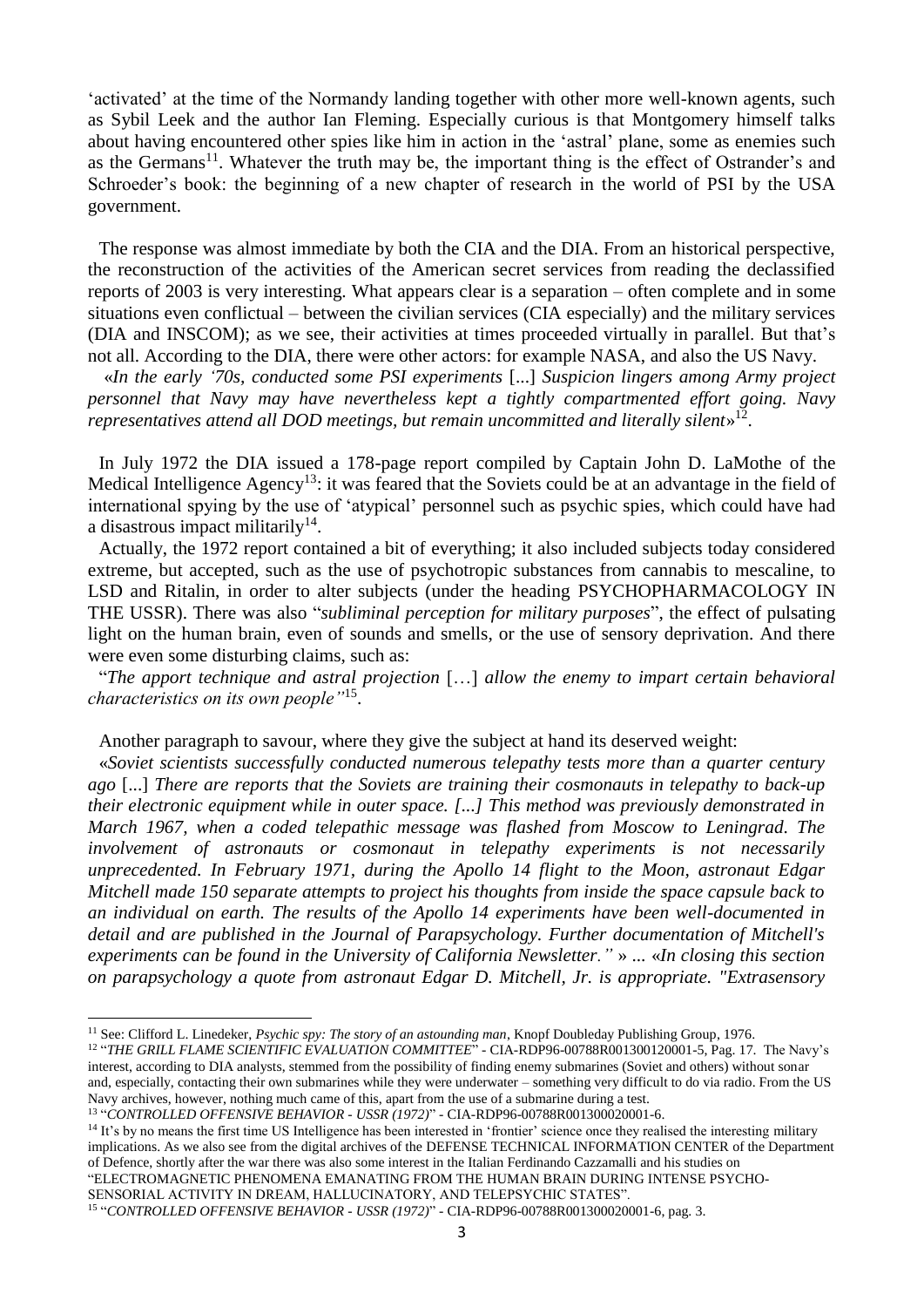*perception is not a matter of belief. There is a great deal of serious scientific work being done in it, and it has been established over the last thirty years that it is a matter of probability, and the probabilities have been established beyond chance. I think it is an important work. I happen to be curious about it, and thus have been pursuing it for many years. This happened to be an opportunity (Apollo 14 lunar mission) to do another little step - a piece in the scientific puzzle of*  what man's all about"<sup>16</sup> ».

To recap, the DIA feared that, but using psychic-spies, the Soviets could:

- *«a. Know the contents of top secret US documents, the movements of our troops and ships and the location and nature of our military installations.*
- *b. Mold the thoughts of key US military and civilian leaders, at a distance.*
- *c. Cause the instant death of any US official, at a distance.*
- *d. Disable, at a distance, US military equipment of all types»* 17 *.*

We can't not mention this pearl (note this is the US military): *"The possibility of creating assassins through hypnotic techniques on POWs exists"<sup>18</sup>*

The 1972 report ends with an interesting reference placed at the bottom, in the APPENDIX VI, in what sounds like a direct invitation:

*«Doctor Milan Ryzl is an international authority on para-psychology, who has lectured widely both in the United States and in Europe... educated in Czechoslovakia, was a member of the Czechoslovak Academy of Sciences in Prague and was a leading figure in the application of scientific methods to the study of parapsychology... is currently a professor of parapsychology at San José State University... In his work, Doctor Ryzl presents indisputable and thoroughly documented evidence that psychic phenomena exist and scientifically examines the full range of psychic phenomena by evaluating experimental evidence derived from laboratory controlled testing»* 19 *.*

As usual it's very unfortunate that some parts of the report are still redacted. But interest in this material was by then underway, at least in some sectors. The first significant project was SCANATE (SCAN by coordiNATE), funded by the CIA:

*"Between 1972 and 1975, the CIA was interested in operational applications of remote viewing. Tests were done with SRI as well as with in-house CIA engineers."*

Additionally, Hal Puthoff had already collaborated with the NSA, which added significant weight (and secrecy) to studies which the academic establishment usually spurned. In 1972 Targ and Puthoff had the good fortune to bring into their group the extraordinarily talented psychic Ingo Swann<sup>20</sup>: Swann not only demonstrated the ability to visualize objects from a long distance, but was also able to mentally influence physical objects. One of the first effects produced psychoenergetically was the disruption of a magnetometer "…*located in a well under a building and is shielded by µ-metal shielding, an aluminum container, copper shielding, and, most important, a superconducting niobium shield.*"

The magnetometer measured the rate of change of a magnetic field.

 16 "*CONTROLLED OFFENSIVE BEHAVIOR - USSR (1972)*" - CIA-RDP96-00788R001300020001-6, pag. 26. We infer from the experiment in which Edgar D. Mitchell participated the proof that from 1971 NASA was interested in these type of experiments. But it was Russell Targ himself, in his 1998 book, who points out the SRI's collaborations: "*Even though NASA was our first sponsor, major support afterward came from the CIA and other federal agencies, some of whose names we can't yet reveal due to our agreements."* From "I Miracoli della Mente", Ed. Futura, 1998, pag. 27.

<sup>17</sup> "*CONTROLLED OFFENSIVE BEHAVIOR – USSR (1972)*" - CIA-RDP96-00788R001300020001-6, pag. 40.

<sup>18</sup> "*CONTROLLED OFFENSIVE BEHAVIOR - USSR (1972)*" - CIA-RDP96-00788R001300020001-6, pag. 43.

<sup>19</sup> "*CONTROLLED OFFENSIVE BEHAVIOR - USSR (1972)*" - CIA-RDP96-00788R001300020001-6, pag. 143.

<sup>&</sup>lt;sup>20</sup> Another person who came to the CIA's (among others) attention, for her abilities, especially in remote viewing, was the German-American photographer Hella Hammid.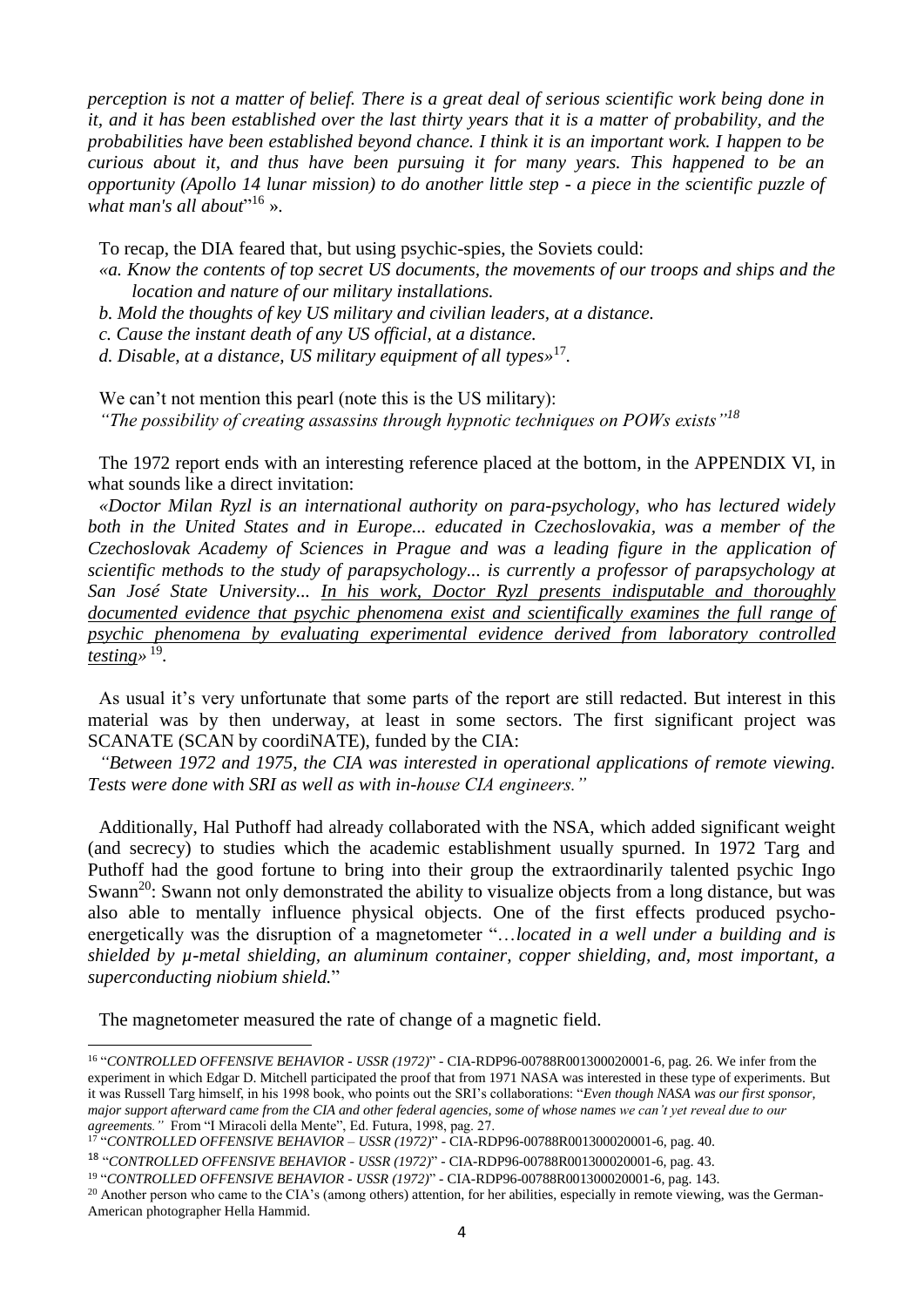«*Mr. Swann was shown the setup and told that if he were to affect the magnetic field in the magnetometer, it would show up as a change in the output recording. Then, to use his own description, he placed his attention on the interior of the magnetometer, at which time the frequency of the output doubled for about two of the cycles or roughly 30 seconds…. Mr. Swann was next asked if he could stop the field change being indicated by the periodic output on the recorder. He then apparently proceeded to do just that…. Upon inquiry as to what he had done, he explained that he had direct vision of the apparatus inside and that the act of looking at different parts seemed to him to be correlated with the different effects, As he described what he was the recording again traced out a double frequency cycle (shown at D), as had occurred before*» 21 .

This description is truly worth noting, given that the same phenomenon was demonstrated, by experiments and relative publications, under the mind-matter interaction subject, performed by EvanLab<sup>22</sup>. At any rate, it's obvious that Swann's abilities could not have passed unnoticed by US intelligence  $^{23}$ .

In 1973 another formidable subject joined the SRI. His name was Pat Price, a retired police inspector<sup>24</sup>. In the summer of that year, working only from a series of geographical co-ordinates read aloud to him, he gave striking descriptions of a 'military-type' structure. As was later discovered, the place was a secret installation of the NSA in West Virginia. Price not only was able to 'enter' the facility and correctly name the people working there, but more importantly, he spoke words in code which he 'saw' written in secret folders<sup>25</sup>. As the DIA reports years later:

«*In fall 1974, an experiment was conducted in-house by CIA engineers familiar with the SRI-Price coordinates protocol. The result was a description of what could only be a SA-5 missile training site at the coordinates. The Libyan desk officer was impressed, and indicated that a HUMINT agent had previously reported the same information.* 

*In July 1975, Libyan coordinates were provided to Price, who came back with a description of a guerrilla training site - again, confirmed by CIA analysts from clandestine agent reporting. The same month Price tragically died of a heart attack» 26 .*

Over time, Ingo Swann and Harold Puthoff developed an instructional course which, according to them, allowed anyone to learn how to produce precise and detailed descriptions, which they called CRV (Coordinate Remote Viewing). According to a 1988 report:

«…*is a psychic technique which permits a "viewer" to transcend time and space to "view" or*  "perceive" people, places or objects without the "viewer" being physically present»<sup>27</sup>.

The SRI conducted research and experiments at least until the end of 1991, but even in this case, the simple fact of finding proof that it's possible to 'transcend time and space' is worthy of  $respect<sup>28</sup>$ .

1

26 "*THE GRILL FLAME SCIENTIFIC EVALUATION COMMITTEE*" - CIA-RDP96-00788R001300120001-5, pag. 13.

<sup>27</sup> "*COORDINATE REMOTE VIEWING*" - CIA-RDP96-00789R001300010001-6, pag. 1. The description continues as follows: "*Project "SUN STEAK" has refined the process of teaching CRV to degrees that individuals possessing no know, "natural psychic abilities" can be taught to remote view with extreme accuracy in a relatively short period of time. The training program for CRV takes approximately 6 months to be complete, depending on the individual being trained*". See also: "*COORDINATE REMOTE VIEWING CRV TECHNOLOGY 1981-1983*" - CIA-RDP96-00788R001800100001-2-1.

<sup>28</sup> We note that in his memoirs, Lyn Buchanan states that he was part of a secret group and was released by the 902nd Military Intelligence Group, of which he was, instead, a part.

<sup>21</sup> "*PROPOSED SRI INTERNATIONAL PROTOCOL FOR RESEARCH ON REMOTE PERTURBATION TECHNIQUES*", CIA-RDP96-00788R001300080001-0, pag. 4.

<sup>&</sup>lt;sup>22</sup> For this subject see the freely available publications at:<https://www.evanlab.org/en/scientific-articles/>

<sup>&</sup>lt;sup>23</sup> In 1973 Ingo Swann tried to visit the planet Jupiter, and described (and sketched) it with a ring around it. Nobody took this too seriously and Swann himself thought he had mistakenly directed his attention to Saturn instead of Jupiter. Then in 1979 the Voyager 1 mission showed that Swann was right, there really are rings around the planet.

<sup>24</sup> "*THE GRILL FLAME SCIENTIFIC EVALUATION COMMITTEE*" - CIA-RDP96-00788R001300120001-5.

<sup>&</sup>lt;sup>25</sup> Pat Price's vision includes an amazing description of the site: "[I see] *A marble colonade type: "In this area was fought the battle of Lynch-burg where many brave men of the Union and Confederate Armys (sic) fell. We dedicate this area to all peace loving people of the future- Daughters G.A.R.*". Cfr. "*SCANGATE*" - CIA-RDP96-00791R000100480002-4, pag. 7.